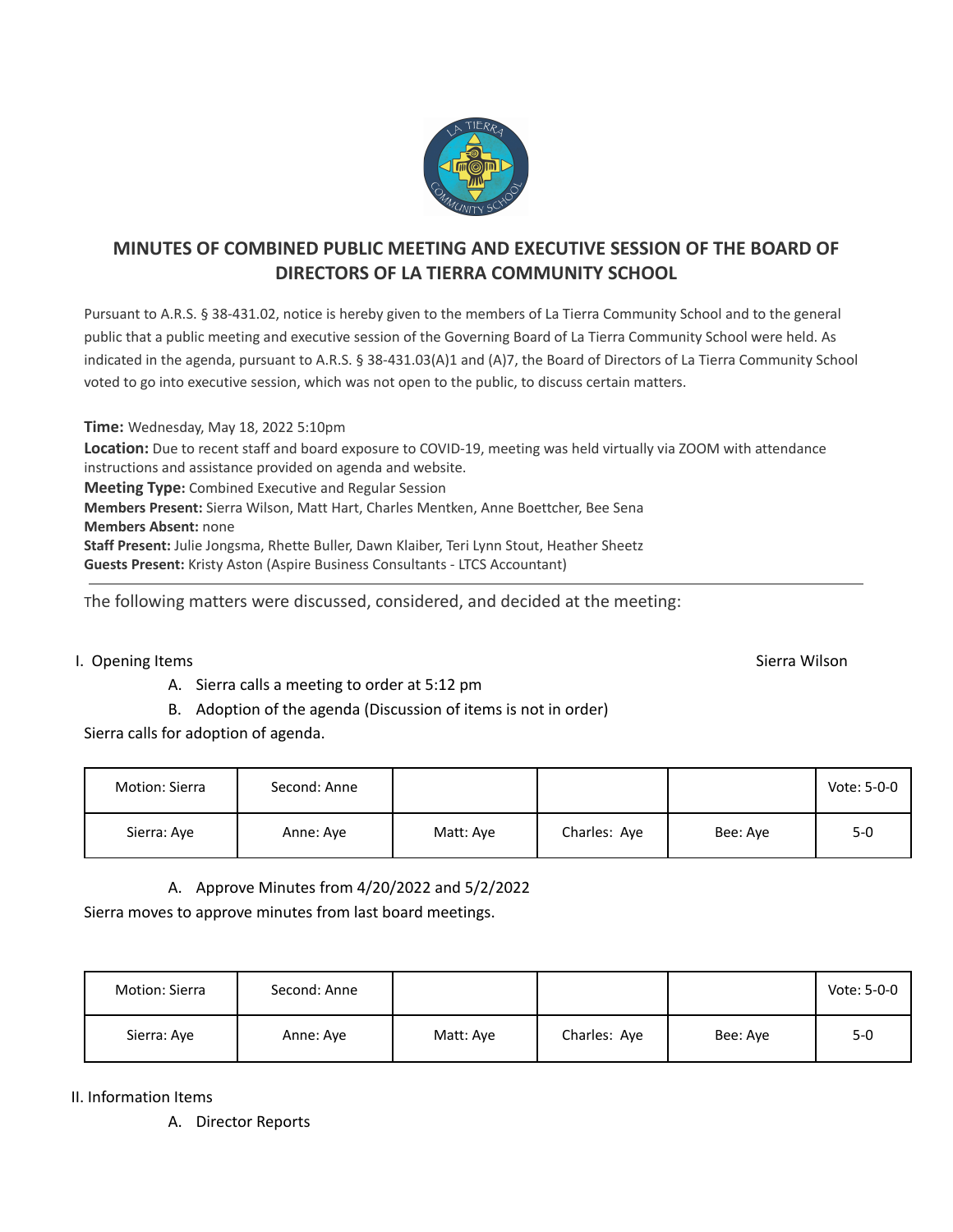- 1. Enrollment Board discussion of enrollment trends
- 2. Student Achievement
- 3. Maintenance
- 4. Finance
- 5. Personnel
- 6. Compliance -
- 7. COVID-19 Response (Discussion Item) Board and directors may discuss the state of affairs with regards to LTCS' response to COVID-19. May discuss finance, programs, policies, or guidelines related to the school's response to COVID-19.

Julie gives an overview of current enrollment numbers. Julie gives an overview of maintenance issues. Julie gives an overview of current staffing. Julie gives an overview of current Covid issues. Julie gives an overview of Earth Day events. Julie gives an overview of open houses and attendance. Julie gives an overview of recent speaking engagements with rotary and other organizations. Julie gives an overview of the current marketing program.

Rhette gives an overview of recent Galileo testing scores. Rhette gives an overview of 3rd grade ESSA state testing scores. Rhette gives an overview of current federal, state and private grants status.

- B. Board Report
	- 1. Planning/Board Calendar review upcoming board work
	- 2. Training review training needs and upcoming training schedules
	- 3. Recruitment/Board composition review composition and recruitment needs

Sierra gives an overview of current board needs and plans. Specifically, Sierra offers an overview of director summative evaluations and plans to complete them by the end of next month.

- C. Finance (Discussion Item)
	- 1. Budget Summary Board will review monthly financial reports summary. Board discussion may follow.
	- 2. Covid-19 budget Financial implications of COVID-19 including changes in funding, additional funding sources and budgetary needs. Board discussion may follow.
	- 3. FY23 Budget (discussion). Board will review and suggest revisions for draft budget for FY23.
	- 4. Modifications to academic programming. Board will discuss programming needs in the context of the budget for FY23.

Sierra sets stage for budget discussion.

Anne asks clarifying questions regarding Title 1 funding.

Kristy Aston, financial advisor, answers board questions regarding 22-23 SY.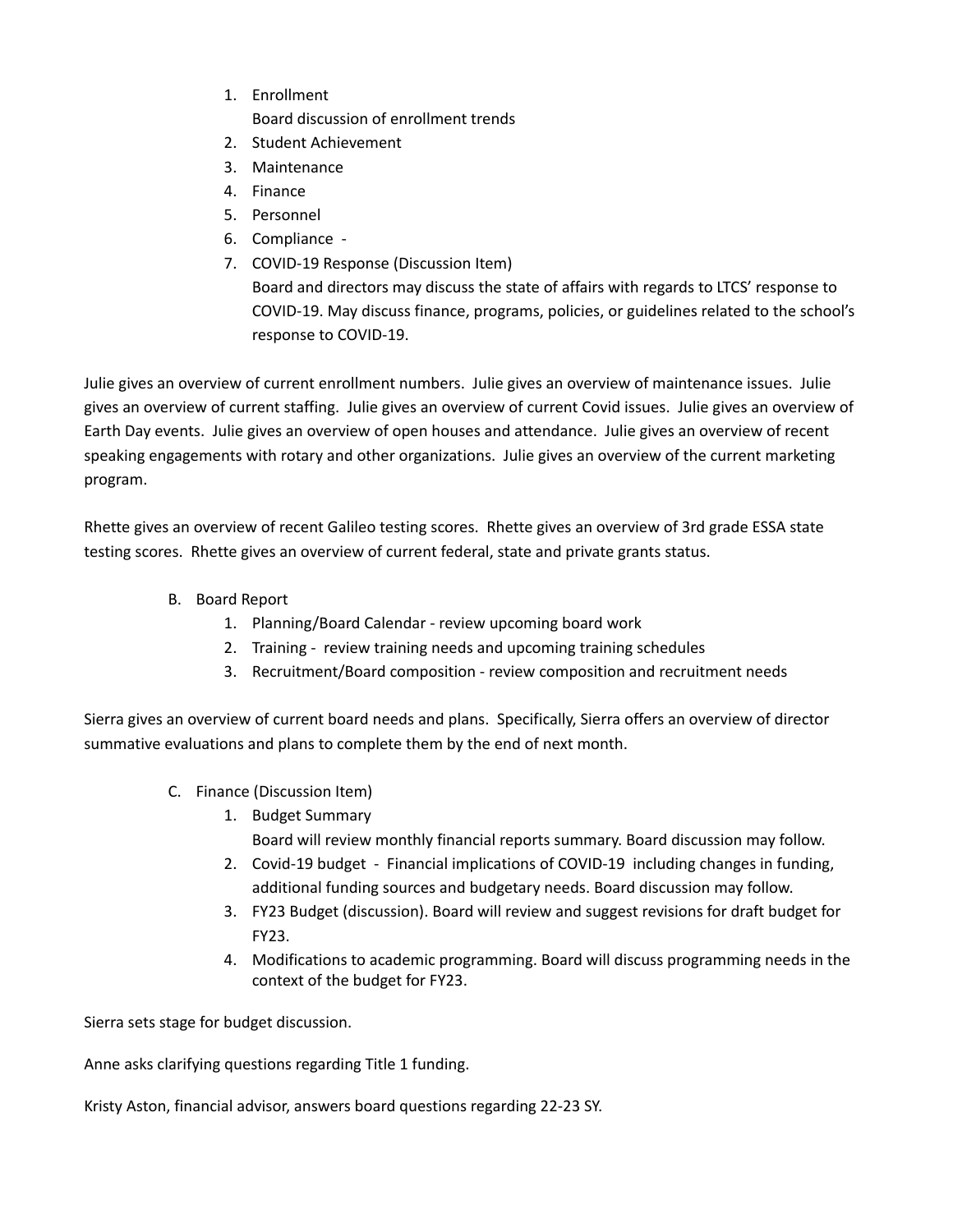Conversation among board members, administrators and staff ensues regarding the 22-23 SY budget.

III. Public Comments (Members of the Governing Body shall not discuss or take legal action on matters raised during and open call to the public unless the matters are properly noticed for discussion and legal action)

Staff asks questions of the board regarding staffing for next year.

IV. Executive Session - Pursuant to  $A.R.S.$  § [38-431.03\(A\)](https://www.azleg.gov/ars/38/00431-03.htm) 1 and 7 Board enters executive session to discuss agenda items IV A, B, and C. Sierra moves to enter executive session regarding the new administrative staff position at 6:02 p.m.

| Motion: Sierra | Second: Anne |           |              |          | Vote: 5-0-0 |
|----------------|--------------|-----------|--------------|----------|-------------|
| Sierra: Aye    | Anne: Aye    | Matt: Ave | Charles: Aye | Bee: Aye | $5-0$       |

- A. Staff Configuration \*\*Pursuant to A.R.S. § [38-431.03\(A\)](https://www.azleg.gov/ars/38/00431-03.htm)1. The Board of Directors of La Tierra Community School held discussion in executive session, which was not be open to the public, to discuss employment, assignment, appointment, promotion, demotion, dismissal, and or salary as they relate to budgetary/payroll considerations for the upcoming school year\*\*
- B. Leadership Structure \*\*Pursuant to A.R.S. § [38-431.03\(A\)](https://www.azleg.gov/ars/38/00431-03.htm)1. The Board of Directors of La Tierra Community School held discussion in executive session, which was not be open to the public, to discuss employment, assignment, appointment, promotion, demotion, dismissal, and or salary as they relate to administrative staff configuration considerations for the upcoming school year\*\*
- C. Lease \*\* Pursuant to A.R.S. § [38-431.03\(A\)7](https://www.azleg.gov/ars/38/00431-03.htm). The Board of Directors of La Tierra Community School held discussion in executive session, which was not open to the public, to consider its position and instruct its representatives regarding negotiations for the purchase, sale or lease of real property. \*\*

Board exits executive session at 7:38.

- V. Action Items (Matters on which the Governing Body may take legal action during the meeting)
	- A. Revised Leadership Structure and Administrative Contracts

Board has considered advice of veteran staff as well as lessons learned from past leadership models. Board wishes to keep bifurcated/split leadership structure with a shift in chain of command which ensures one point of accountability between the Board and Administration and Administration and Staff. Board wishes to continue forward with new positions of School Director and Academic Program Coordinator.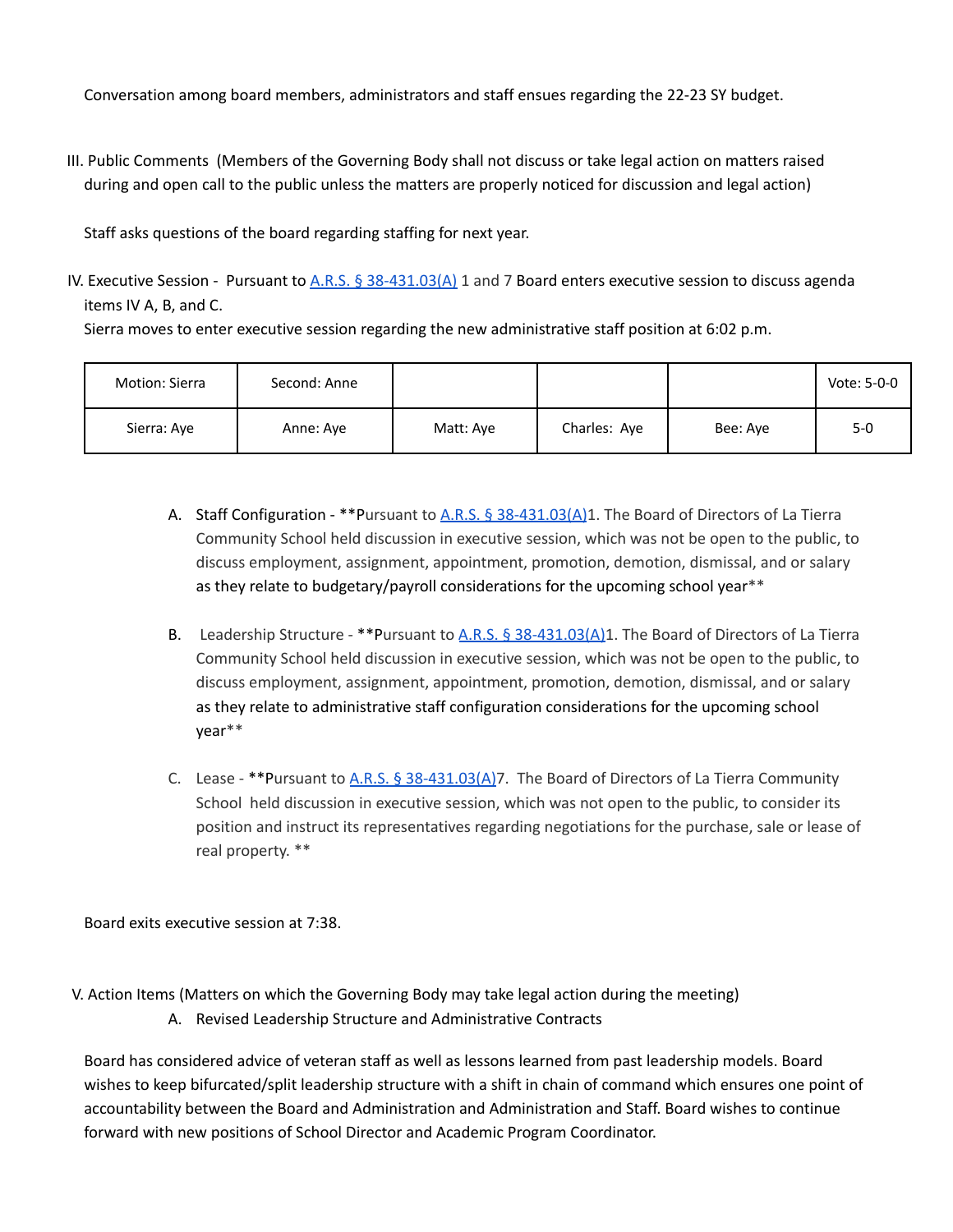## **School Director**

As chief administrator and school leader, the School Director is responsible for the successful leadership and management of the school according to the strategic direction set by the Board of Directors.

This position will be subject to oversight from the Board.

Essential functions of this position are:

- Oversees and implements the vision and mission of La Tierra Community school.
- Serves as the primary figure in establishing a school culture based on organizational mission, vision, and strategic direction.
- Ensures that the operation of the school meets the expectations of its stakeholders, Board, and charter issuing and government regulatory authorities.
- Makes executive decisions that enhance overall school climate and sustainability.
- Supports the Board's effective governance and fiduciary responsibilities.

## **Academic Program Coordinator**

As the instructional leader for the school, the Academic Program Coordinator is first and foremost responsible for increasing student achievement by consistently ensuring the implementation of the instructional practices and strategies endorsed by the Board and in accordance with Arizona state standards.

This position will be subject to oversight from the Board (due to the critical nature of reporting to and compliance with state and charter issuing authorities as well as the position's crucial role in securing financing for the school). Board will require monthly reporting (written or in person depending on current events). However, at this time, Board will delegate day-to-day oversight of the position to School Director, thereby ensuring more traditional chain of command. This condition is subject to change by board resolution as needed.

Essential functions of this position are:

- Supports Director in oversight of academic program by proposing and implementing strategies that ensure staff excellence and student achievement.
- Provides supervision, training, and evaluation of instructional personnel.
- Serves as District Test Coordinator
- Serves as Title I Coordinator and Teacher of Record
- Serves as Title I, II, IV, RLIS Grants Manager
- Supports Director in implementing strategies that integrate all stakeholders in school-wide programs, projects, and activities.
- Assists Director in supporting the Board's effective governance and fiduciary responsibilities.

Sierra moves to approve new leadership structure including new job descriptions for School Director and Academic Program Coordinator for 22-23 SY.

| Motion: Sierra | Second: Anne |  | Vote: 5-0-0 |
|----------------|--------------|--|-------------|
|                |              |  |             |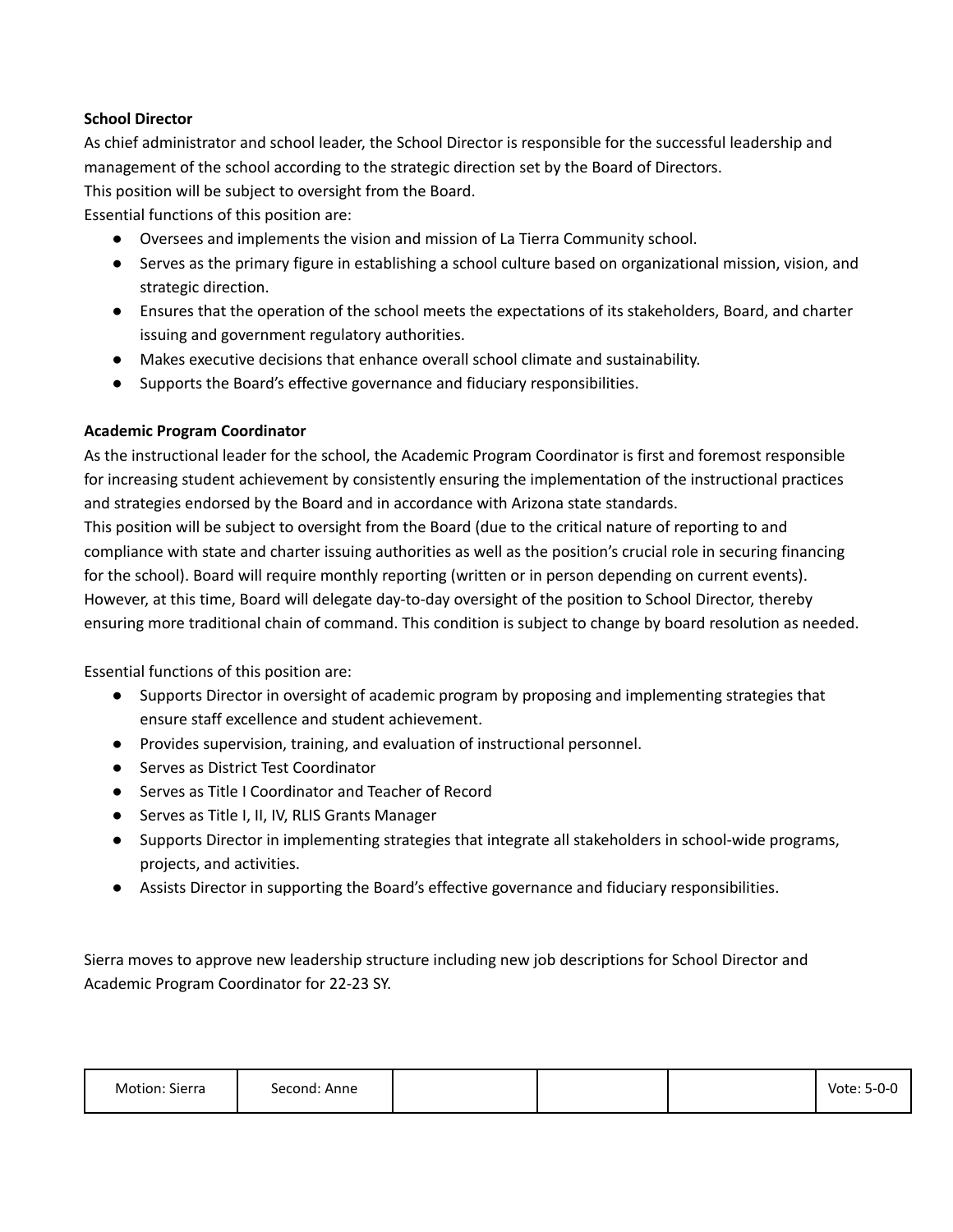| Sierra: Aye | Anne: Ave | Matt: Aye | Charles: Aye | Bee: Aye |  |
|-------------|-----------|-----------|--------------|----------|--|
|-------------|-----------|-----------|--------------|----------|--|

## Sierra moves to offer contract for School Director to Julie Jongsma for the 2022-2023 school year.

| Motion: Sierra | Second: Anne |           |              |          | Vote: 5-0-0 |
|----------------|--------------|-----------|--------------|----------|-------------|
| Sierra: Aye    | Anne: Aye    | Matt: Aye | Charles: Aye | Bee: Aye | $5-0$       |

Sierra moves to offer contract for Academic Program Coordinator to Dawn Klaiber for the 2022-2023 school year.

| Motion: Sierra | Second: Anne |           |              |          | Vote: 5-0-0 |
|----------------|--------------|-----------|--------------|----------|-------------|
| Sierra: Aye    | Anne: Aye    | Matt: Aye | Charles: Aye | Bee: Aye | 5-0         |

B. Add LTCS Charter Representative for the Arizona State Board for Charter Schools (ASBCS) - Due to the critical nature of reporting to and compliance with Arizona State Board for Charter Schools, the Board wishes to ensure that the LTCS Academic Program Coordinator will serve as a secondary charter representative.

Sierra moves to add Dawn Klaiber as a charter representative to ASBCS for La Tierra Community School.

| Motion: Sierra | Second: Anne |           |              |          | Vote: 5-0-0 |
|----------------|--------------|-----------|--------------|----------|-------------|
| Sierra: Aye    | Anne: Aye    | Matt: Aye | Charles: Aye | Bee: Aye | $5-0$       |

C. Lease - Board will approve amendment to lease for FY23. Sierra and Julie to sign lease ASAP. Julie to ensure all heating/cooling units are fixed by landlord under terms of existing lease prior to start of school year.

Sierra moves to approve the 6th amendment to the lease for 22-23 SY.

| Motion: Sierra | Second: Anne |           |              |          | Vote: 5-0-0 |
|----------------|--------------|-----------|--------------|----------|-------------|
| Sierra: Aye    | Anne: Aye    | Matt: Aye | Charles: Aye | Bee: Aye | $5 - 0$     |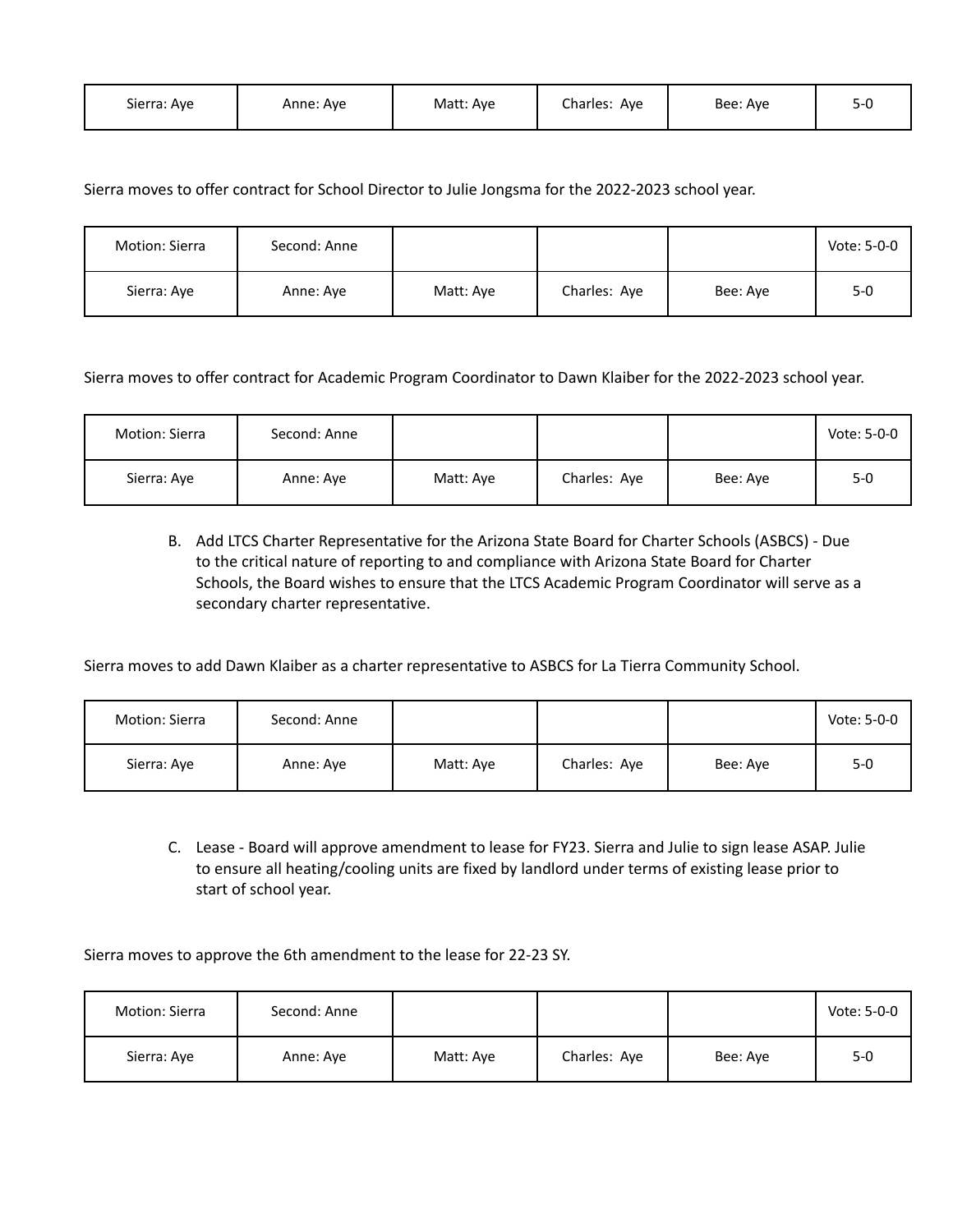### VI. Information and Discussion items

- A. Admin Committee Updates Anne offers admin committee updates.
	- 1. Programming Committee met and discussed options to add meaningful and cost effective programming to classrooms next year. Some resources available include instruction, mentorship, work study students, and materials to be provided by Embry Riddle, Yavapai College, Prescott College, and other local resources.
	- 2. Marketing information shared by Julie in Director Report.
	- 3. Funding Committee has been unable to secure membership. Only members so far are Julie, Sierra, and a possible parent volunteer. Julie and Sierra meet monthly at finance meetings with Accountant/Financial Advisor Kristy Aston. Discussion regarding funding sources occurs at those meetings. Sierra will resume committee recruitment at a later date.

#### VII. Information Items

- A. Future Agenda Items Items requested by staff and board not already on board calendar.
	- 1. 301 PFP (pay for performance system)
- B. Meeting Dates: June 15th, 2022 June 29th, 2022

#### VIII. Adjournment

Sierra moves to adjourn the meeting at 7:59 p.m.

| Motion: Sierra | Second: Anne |           |              |          | Vote: 5-0-0 |
|----------------|--------------|-----------|--------------|----------|-------------|
| Sierra: Aye    | Anne: Aye    | Matt: Aye | Charles: Aye | Bee: Aye | $5 - 0$     |

Dated this 23rd day of May, 2022 at 10:00 am Sierra Wilson and Charles Mentken

# **CERTIFICATION OF POSTING NOTICE**

The undersigned hereby certifies that a copy of the attached notice was duly posted at the La Tierra Community School Office (124 N. Virginia St, Prescott, AZ 86301) in accordance with the statement filed by the Board of Directors of La Tierra Community School.

Office:

| $D2 + 2$<br>this<br>Ddlf′ | aav 1 | . . | $\cdots$ |
|---------------------------|-------|-----|----------|
|---------------------------|-------|-----|----------|

By strategies and title of person signing the set of person signing the set of person signing the set of person signing the

certification]

Website: